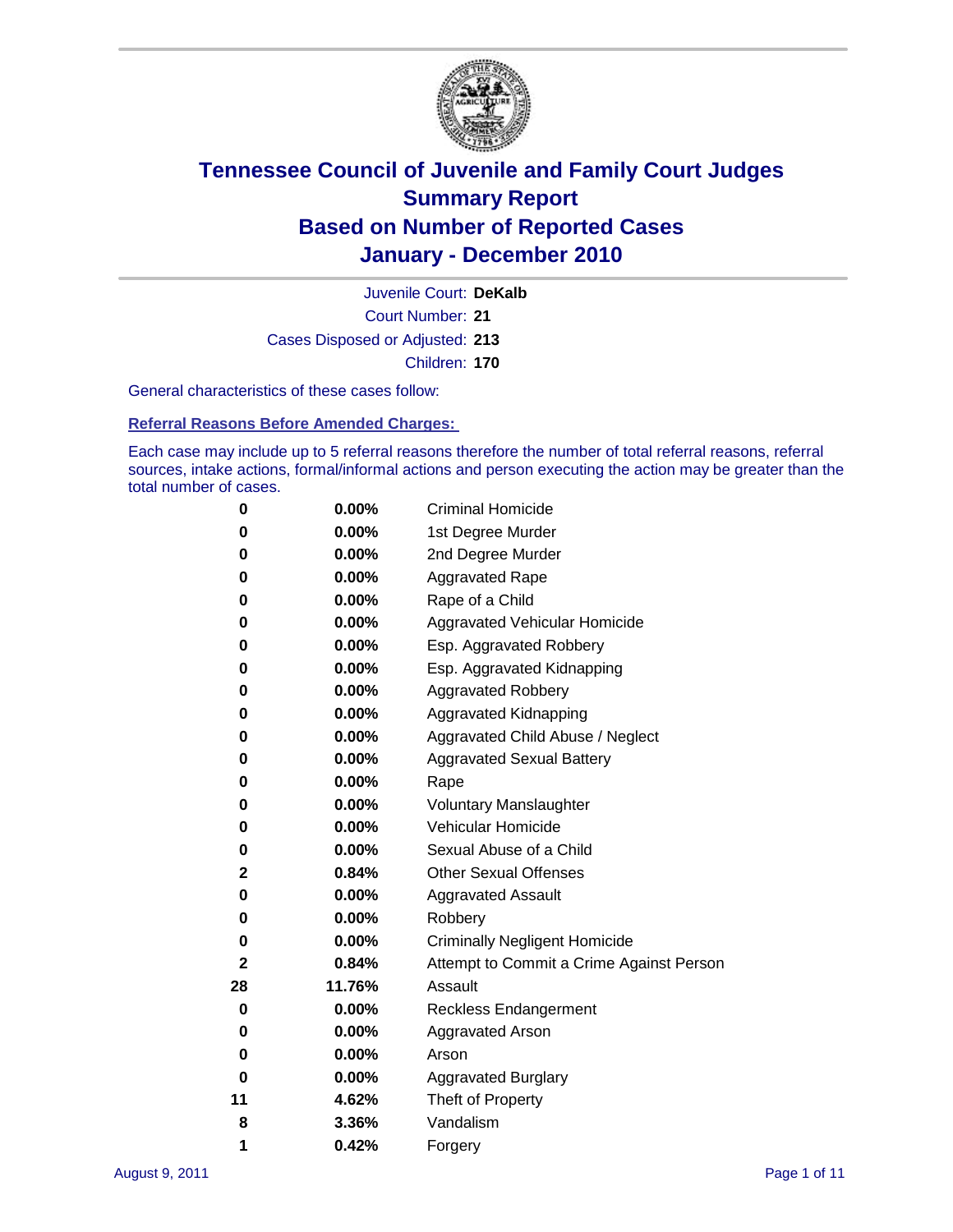

Juvenile Court: **DeKalb**

Court Number: **21**

Cases Disposed or Adjusted: **213**

Children: **170**

### **Referral Reasons Before Amended Charges:**

Each case may include up to 5 referral reasons therefore the number of total referral reasons, referral sources, intake actions, formal/informal actions and person executing the action may be greater than the total number of cases.

| 0  | 0.00%  | <b>Worthless Checks</b>                                     |
|----|--------|-------------------------------------------------------------|
| 0  | 0.00%  | Illegal Possession / Fraudulent Use of Credit / Debit Cards |
| 0  | 0.00%  | <b>Burglary</b>                                             |
| 0  | 0.00%  | Unauthorized Use of a Vehicle                               |
| 0  | 0.00%  | <b>Cruelty to Animals</b>                                   |
| 0  | 0.00%  | Sale of Controlled Substances                               |
| 0  | 0.00%  | <b>Other Drug Offenses</b>                                  |
| 3  | 1.26%  | <b>Possession of Controlled Substances</b>                  |
| 0  | 0.00%  | <b>Criminal Attempt</b>                                     |
| 1  | 0.42%  | Carrying Weapons on School Property                         |
| 0  | 0.00%  | Unlawful Carrying / Possession of a Weapon                  |
| 0  | 0.00%  | <b>Evading Arrest</b>                                       |
| 1  | 0.42%  | Escape                                                      |
| 0  | 0.00%  | Driving Under Influence (DUI)                               |
| 8  | 3.36%  | Possession / Consumption of Alcohol                         |
| 1  | 0.42%  | Resisting Stop, Frisk, Halt, Arrest or Search               |
| 0  | 0.00%  | <b>Aggravated Criminal Trespass</b>                         |
| 0  | 0.00%  | Harassment                                                  |
| 0  | 0.00%  | Failure to Appear                                           |
| 0  | 0.00%  | Filing a False Police Report                                |
| 0  | 0.00%  | Criminal Impersonation                                      |
| 5  | 2.10%  | <b>Disorderly Conduct</b>                                   |
| 0  | 0.00%  | <b>Criminal Trespass</b>                                    |
| 0  | 0.00%  | <b>Public Intoxication</b>                                  |
| 0  | 0.00%  | Gambling                                                    |
| 65 | 27.31% | <b>Traffic</b>                                              |
| 1  | 0.42%  | <b>Local Ordinances</b>                                     |
| 6  | 2.52%  | Violation of Wildlife Regulations                           |
| 0  | 0.00%  | Contempt of Court                                           |
| 12 | 5.04%  | Violation of Probation                                      |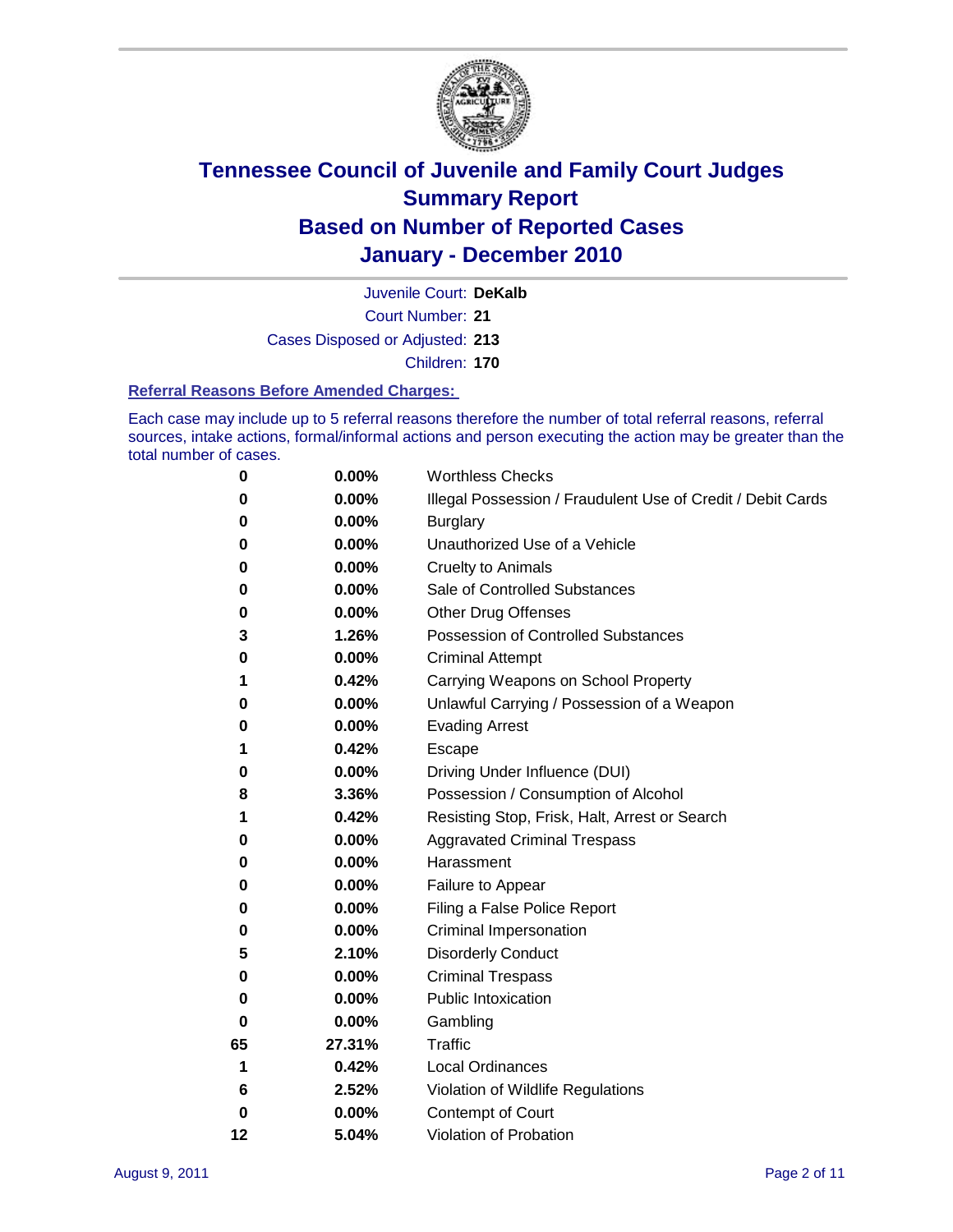

Court Number: **21** Juvenile Court: **DeKalb** Cases Disposed or Adjusted: **213** Children: **170**

#### **Referral Reasons Before Amended Charges:**

Each case may include up to 5 referral reasons therefore the number of total referral reasons, referral sources, intake actions, formal/informal actions and person executing the action may be greater than the total number of cases.

| 238      | 100.00%        | <b>Total Referrals</b>                   |
|----------|----------------|------------------------------------------|
| 0        | 0.00%          | Other                                    |
| 0        | 0.00%          | <b>Consent to Marry</b>                  |
| 0        | 0.00%          | <b>Request for Medical Treatment</b>     |
| 0        | 0.00%          | <b>Child Support</b>                     |
| 0        | 0.00%          | Paternity / Legitimation                 |
| 0        | 0.00%          | Visitation                               |
| 0        | 0.00%          | Custody                                  |
| 0        | 0.00%          | <b>Foster Care Review</b>                |
| 0        | 0.00%          | <b>Administrative Review</b>             |
| 0        | 0.00%          | <b>Judicial Review</b>                   |
| 0        | 0.00%          | Violation of Informal Adjustment         |
| 0        | 0.00%          | <b>Violation of Pretrial Diversion</b>   |
| 0        | 0.00%          | Termination of Parental Rights           |
| 0        | 0.00%          | Dependency / Neglect                     |
| 0        | 0.00%          | <b>Physically Abused Child</b>           |
| 0        | 0.00%          | <b>Sexually Abused Child</b>             |
| 9        | 3.78%          | Violation of Curfew                      |
| $\bf{0}$ | 0.00%          | Violation of a Valid Court Order         |
| 32       | 13.45%         | Possession of Tobacco Products           |
| 0        | 0.00%          | In-State Runaway<br>Out-of-State Runaway |
| 13<br>4  | 5.46%<br>1.68% | Truancy                                  |
| 25       | 10.50%         | <b>Unruly Behavior</b>                   |
| $\bf{0}$ | 0.00%          | Violation of Aftercare                   |
|          |                |                                          |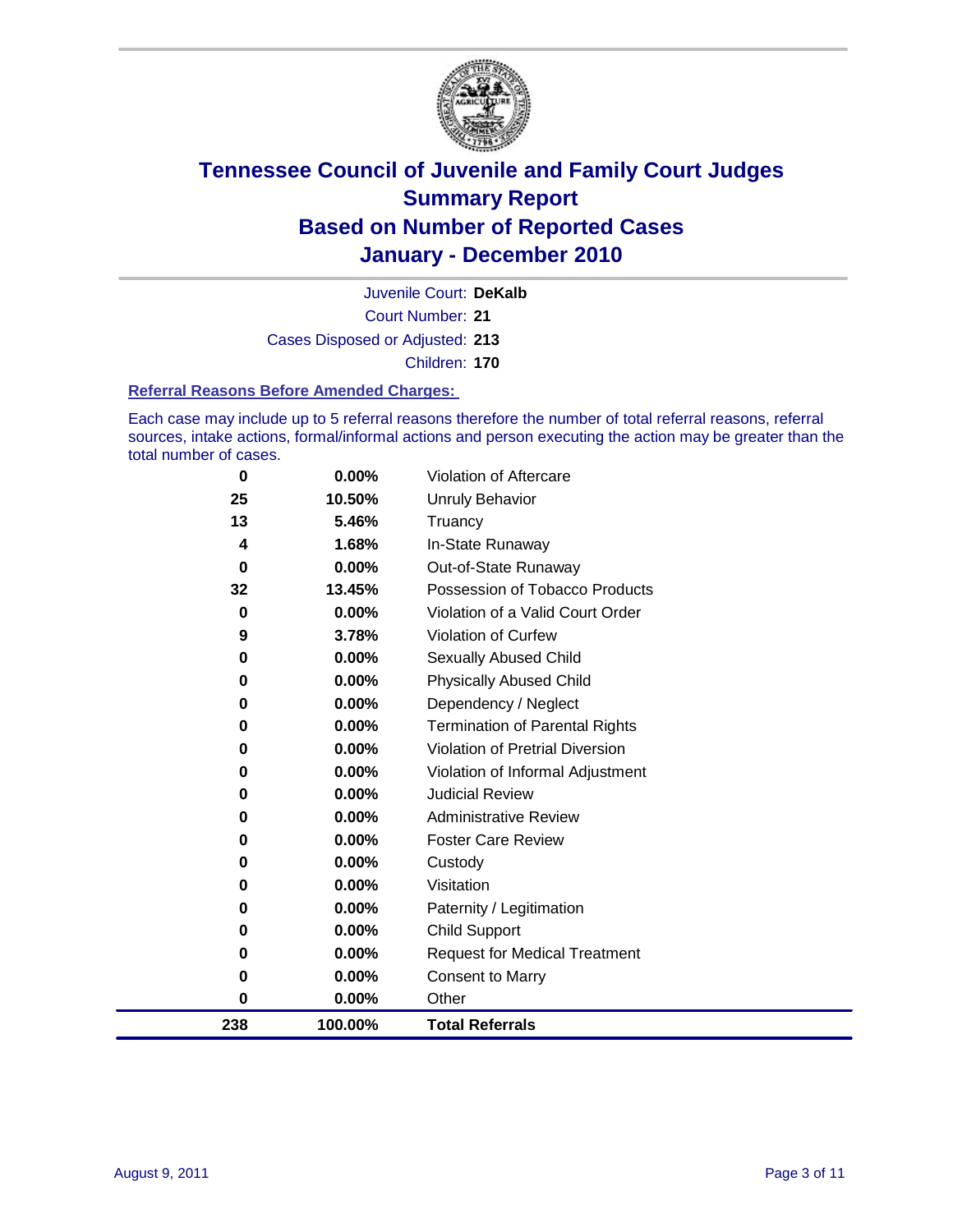

|                                 |          | Juvenile Court: DeKalb            |  |  |  |
|---------------------------------|----------|-----------------------------------|--|--|--|
| Court Number: 21                |          |                                   |  |  |  |
| Cases Disposed or Adjusted: 213 |          |                                   |  |  |  |
|                                 |          | Children: 170                     |  |  |  |
| <b>Referral Sources: 1</b>      |          |                                   |  |  |  |
| 104                             | 43.70%   | Law Enforcement                   |  |  |  |
| 10                              | 4.20%    | Parents                           |  |  |  |
| $\mathbf{2}$                    | 0.84%    | <b>Relatives</b>                  |  |  |  |
| 0                               | $0.00\%$ | Self                              |  |  |  |
| 89                              | 37.39%   | School                            |  |  |  |
| 0                               | $0.00\%$ | <b>CSA</b>                        |  |  |  |
| 14                              | 5.88%    | <b>DCS</b>                        |  |  |  |
| 3                               | 1.26%    | <b>Other State Department</b>     |  |  |  |
| 0                               | $0.00\%$ | <b>District Attorney's Office</b> |  |  |  |
| 1                               | 0.42%    | <b>Court Staff</b>                |  |  |  |
| 0                               | $0.00\%$ | Social Agency                     |  |  |  |

| 238 | 100.00%  | <b>Total Referral Sources</b> |  |
|-----|----------|-------------------------------|--|
| 0   | $0.00\%$ | Other                         |  |
| 0   | $0.00\%$ | <b>Unknown</b>                |  |
| 0   | 0.00%    | Hospital                      |  |
| 0   | $0.00\%$ | Child & Parent                |  |
| 15  | 6.30%    | Victim                        |  |
| 0   | $0.00\%$ | <b>Other Court</b>            |  |

### **Age of Child at Referral: 2**

| 170 | 100.00% | <b>Total Child Count</b> |
|-----|---------|--------------------------|
| 0   | 0.00%   | <b>Unknown</b>           |
| 0   | 0.00%   | Ages 19 and Over         |
| 61  | 35.88%  | Ages 17 through 18       |
| 68  | 40.00%  | Ages 15 through 16       |
| 30  | 17.65%  | Ages 13 through 14       |
| 8   | 4.71%   | Ages 11 through 12       |
| 3   | 1.76%   | Ages 10 and Under        |
|     |         |                          |

<sup>1</sup> If different than number of Referral Reasons (238), verify accuracy of your court's data.

<sup>2</sup> One child could be counted in multiple categories, verify accuracy of your court's data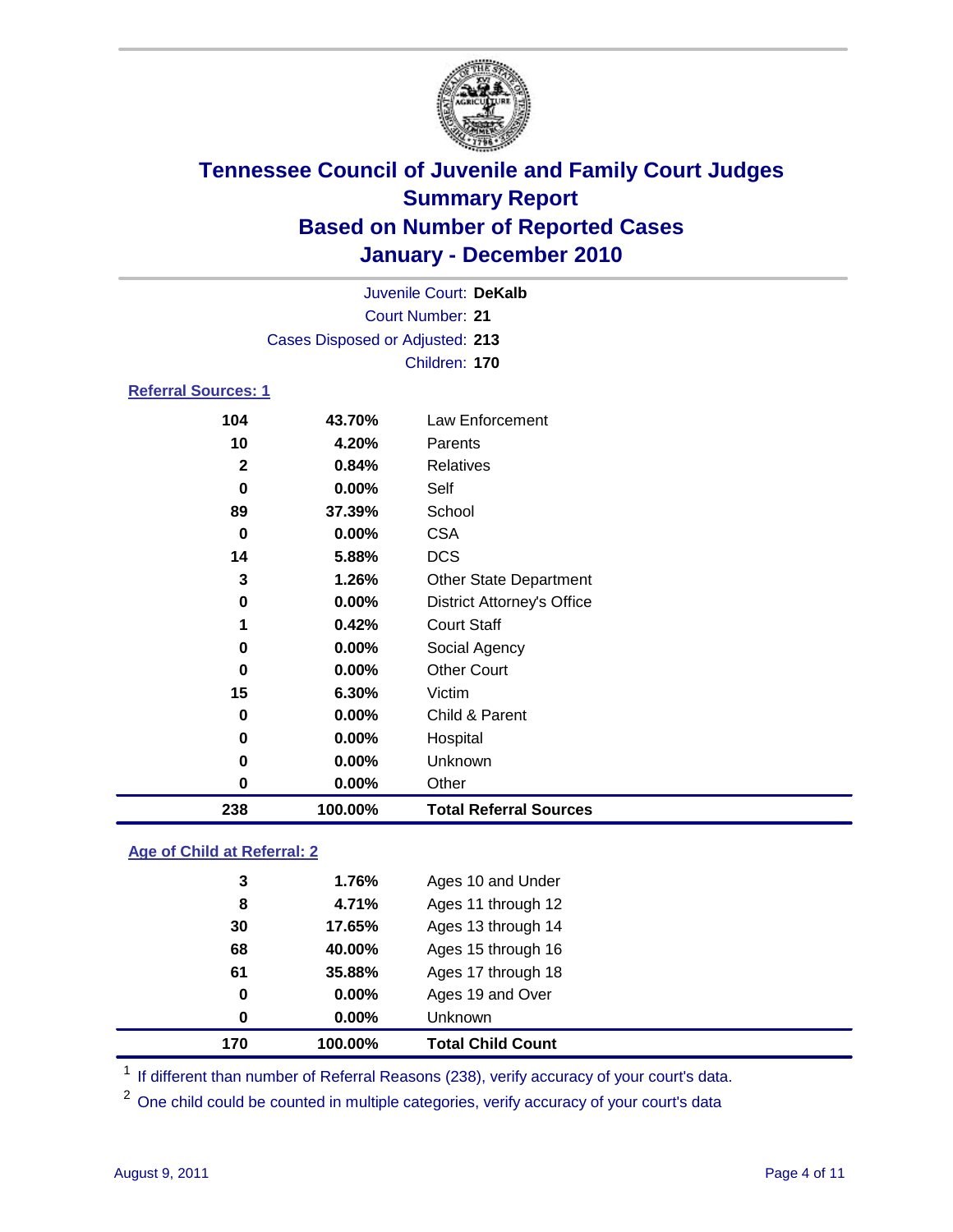

| Juvenile Court: DeKalb                  |                                 |                          |  |  |  |
|-----------------------------------------|---------------------------------|--------------------------|--|--|--|
|                                         | <b>Court Number: 21</b>         |                          |  |  |  |
|                                         | Cases Disposed or Adjusted: 213 |                          |  |  |  |
|                                         |                                 | Children: 170            |  |  |  |
| Sex of Child: 1                         |                                 |                          |  |  |  |
| 121                                     | 71.18%                          | Male                     |  |  |  |
| 49                                      | 28.82%                          | Female                   |  |  |  |
| $\bf{0}$                                | 0.00%                           | Unknown                  |  |  |  |
| 170                                     | 100.00%                         | <b>Total Child Count</b> |  |  |  |
| Race of Child: 1                        |                                 |                          |  |  |  |
| 166                                     | 97.65%                          | White                    |  |  |  |
| 4                                       | 2.35%                           | African American         |  |  |  |
| 0                                       | 0.00%                           | Native American          |  |  |  |
| $\mathbf 0$                             | 0.00%                           | Asian                    |  |  |  |
| 0                                       | 0.00%                           | Mixed                    |  |  |  |
| $\mathbf 0$                             | 0.00%                           | Unknown                  |  |  |  |
| 170                                     | 100.00%                         | <b>Total Child Count</b> |  |  |  |
| <b>Hispanic Origin: 1</b>               |                                 |                          |  |  |  |
| 11                                      | 6.47%                           | Yes                      |  |  |  |
| 159                                     | 93.53%                          | <b>No</b>                |  |  |  |
| $\mathbf 0$                             | 0.00%                           | Unknown                  |  |  |  |
| 170                                     | 100.00%                         | <b>Total Child Count</b> |  |  |  |
| <b>School Enrollment of Children: 1</b> |                                 |                          |  |  |  |
| 116                                     | 68.24%                          | Yes                      |  |  |  |
| 1                                       | 0.59%                           | No                       |  |  |  |
| 53                                      | 31.18%                          | Unknown                  |  |  |  |
| 170                                     | 100.00%                         | <b>Total Child Count</b> |  |  |  |

One child could be counted in multiple categories, verify accuracy of your court's data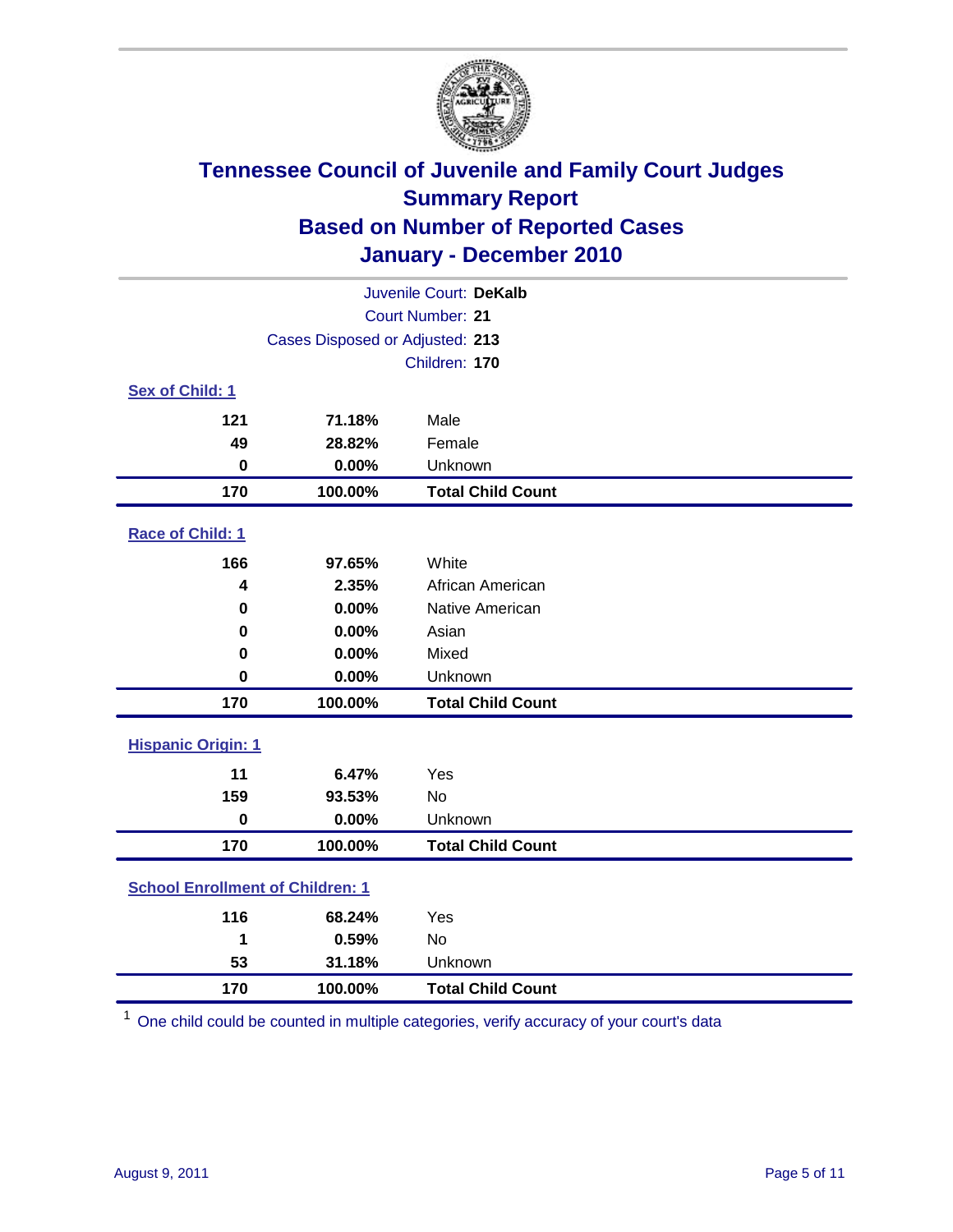

Court Number: **21** Juvenile Court: **DeKalb** Cases Disposed or Adjusted: **213** Children: **170**

### **Living Arrangement of Child at Time of Referral: 1**

| 170          | 100.00%  | <b>Total Child Count</b>     |
|--------------|----------|------------------------------|
| 0            | $0.00\%$ | Other                        |
| 36           | 21.18%   | Unknown                      |
| 0            | $0.00\%$ | Independent                  |
| 0            | $0.00\%$ | In an Institution            |
| $\mathbf{2}$ | 1.18%    | In a Residential Center      |
| 8            | 4.71%    | In a Group Home              |
| 2            | 1.18%    | With Foster Family           |
| 3            | 1.76%    | With Adoptive Parents        |
| 11           | 6.47%    | <b>With Relatives</b>        |
| 10           | 5.88%    | With Father                  |
| 38           | 22.35%   | <b>With Mother</b>           |
| 8            | 4.71%    | With Mother and Stepfather   |
| 7            | 4.12%    | With Father and Stepmother   |
| 45           | 26.47%   | With Both Biological Parents |

### **Type of Detention: 2**

| 213 | 100.00%  | <b>Total Detention Count</b> |  |
|-----|----------|------------------------------|--|
| 0   | 0.00%    | Other                        |  |
| 203 | 95.31%   | Does Not Apply               |  |
| 1   | 0.47%    | <b>Unknown</b>               |  |
| 0   | $0.00\%$ | Psychiatric Hospital         |  |
| 0   | 0.00%    | Jail - No Separation         |  |
| 0   | $0.00\%$ | Jail - Partial Separation    |  |
| 0   | 0.00%    | Jail - Complete Separation   |  |
| 9   | 4.23%    | Juvenile Detention Facility  |  |
| 0   | $0.00\%$ | Non-Secure Placement         |  |
|     |          |                              |  |

<sup>1</sup> One child could be counted in multiple categories, verify accuracy of your court's data

<sup>2</sup> If different than number of Cases (213) verify accuracy of your court's data.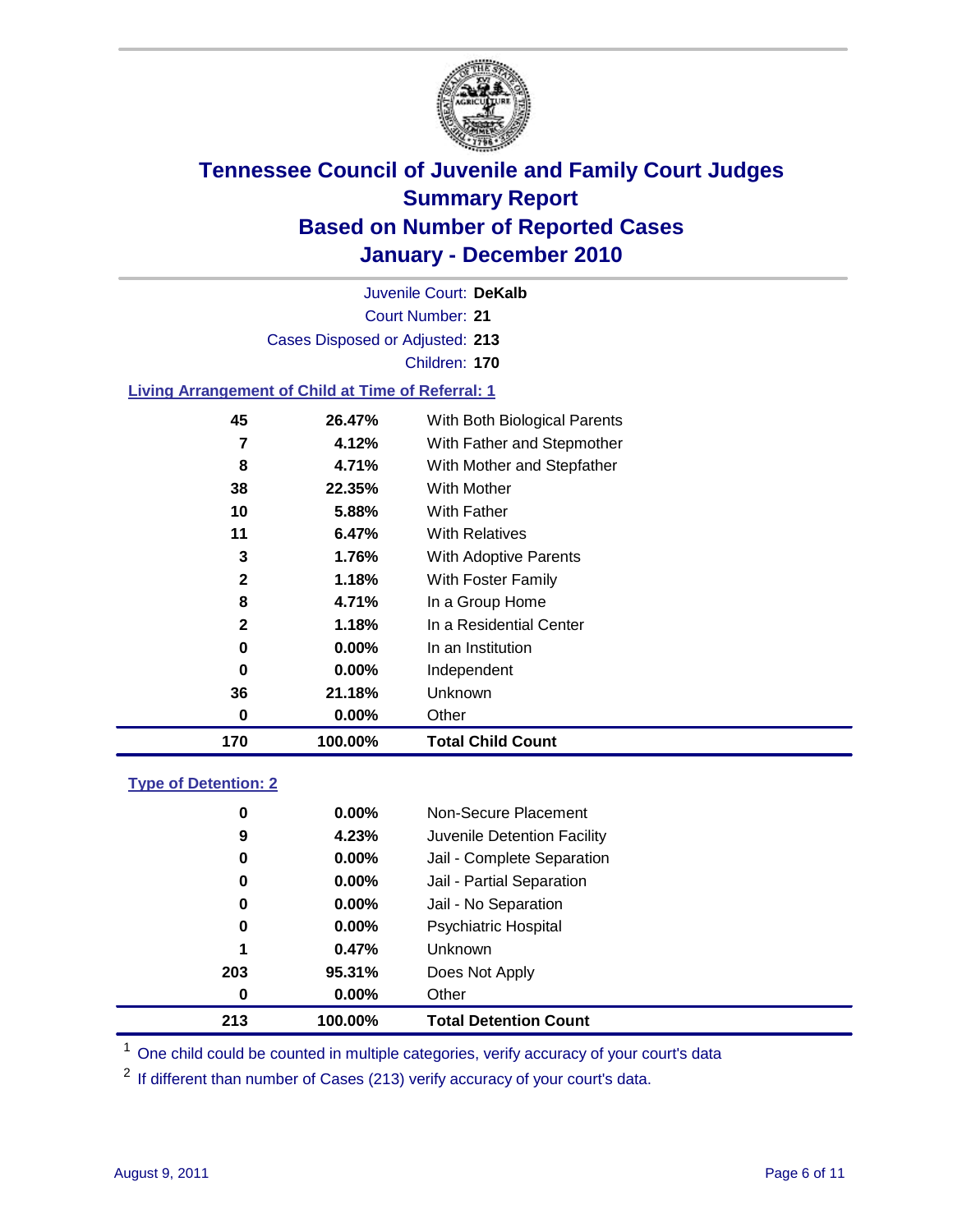

|                                                    | Juvenile Court: DeKalb          |                                      |  |  |  |
|----------------------------------------------------|---------------------------------|--------------------------------------|--|--|--|
|                                                    | Court Number: 21                |                                      |  |  |  |
|                                                    | Cases Disposed or Adjusted: 213 |                                      |  |  |  |
|                                                    |                                 | Children: 170                        |  |  |  |
| <b>Placement After Secure Detention Hearing: 1</b> |                                 |                                      |  |  |  |
| 7                                                  | 3.29%                           | Returned to Prior Living Arrangement |  |  |  |
| 0.00%<br>Juvenile Detention Facility<br>0          |                                 |                                      |  |  |  |
| 0                                                  | 0.00%                           | Jail                                 |  |  |  |
| 1                                                  | 0.47%                           | Shelter / Group Home                 |  |  |  |
| 0                                                  | 0.00%                           | <b>Foster Family Home</b>            |  |  |  |
| 0                                                  | 0.00%                           | Psychiatric Hospital                 |  |  |  |
|                                                    | 0.47%                           | Unknown                              |  |  |  |
| 204                                                | 95.77%                          | Does Not Apply                       |  |  |  |
| 0                                                  | 0.00%                           | Other                                |  |  |  |
|                                                    |                                 |                                      |  |  |  |
| 213                                                | 100.00%                         | <b>Total Placement Count</b>         |  |  |  |
|                                                    |                                 |                                      |  |  |  |
| <b>Intake Actions: 2</b>                           | 51.68%                          | <b>Petition Filed</b>                |  |  |  |
| 123<br>1                                           | 0.42%                           | <b>Motion Filed</b>                  |  |  |  |
| 114                                                | 47.90%                          | <b>Citation Processed</b>            |  |  |  |
| 0                                                  | 0.00%                           | Notification of Paternity Processed  |  |  |  |
| 0                                                  | 0.00%                           | Scheduling of Judicial Review        |  |  |  |
| 0                                                  | 0.00%                           | Scheduling of Administrative Review  |  |  |  |
| 0                                                  | 0.00%                           | Scheduling of Foster Care Review     |  |  |  |
| 0                                                  | 0.00%                           | Unknown                              |  |  |  |
| 0                                                  | 0.00%                           | Does Not Apply                       |  |  |  |
| 0                                                  | 0.00%                           | Other                                |  |  |  |

<sup>1</sup> If different than number of Cases (213) verify accuracy of your court's data.

<sup>2</sup> If different than number of Referral Reasons (238), verify accuracy of your court's data.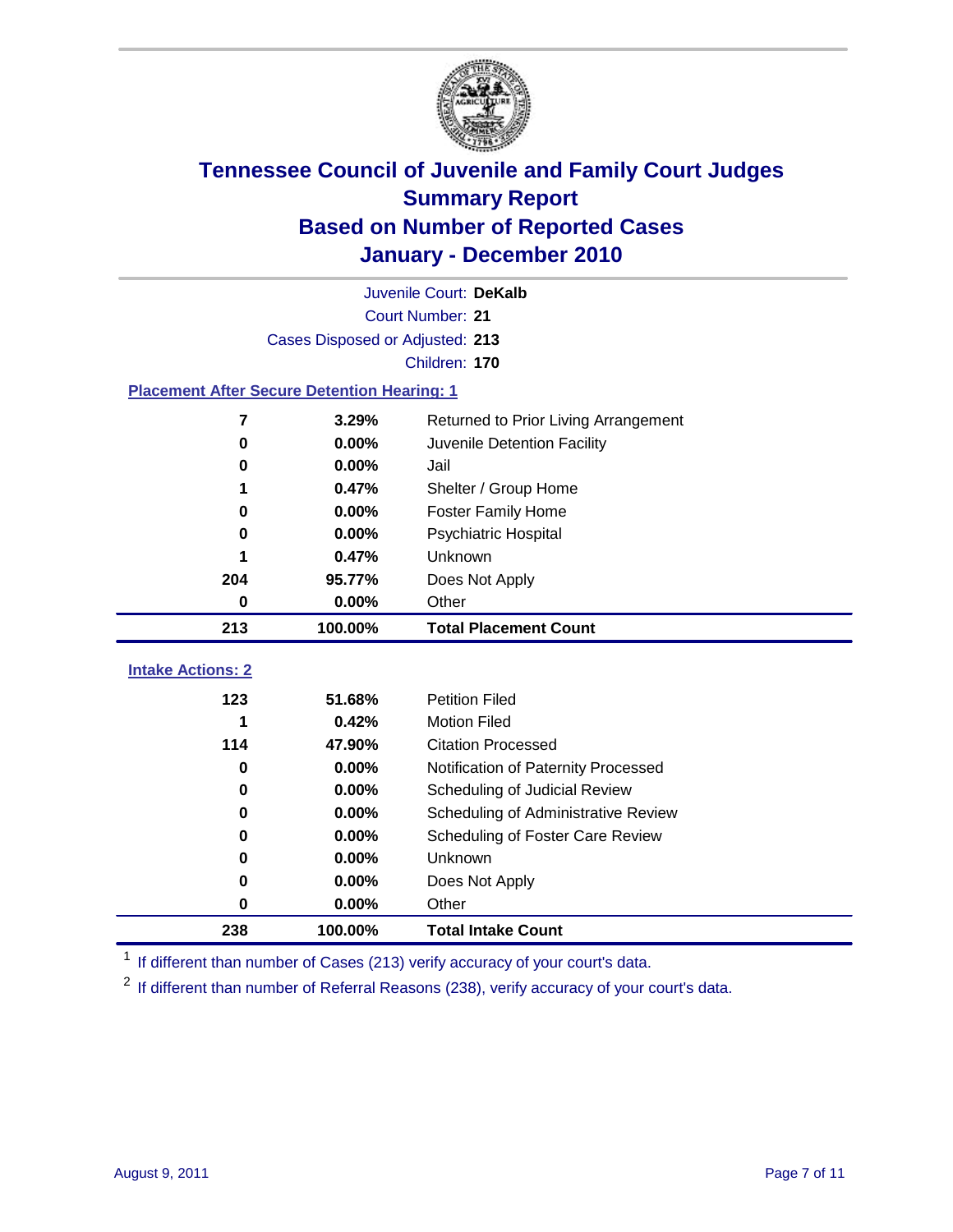

Court Number: **21** Juvenile Court: **DeKalb** Cases Disposed or Adjusted: **213** Children: **170**

### **Last Grade Completed by Child: 1**

| 0                                       | 0.00%   | Too Young for School         |  |
|-----------------------------------------|---------|------------------------------|--|
| 0                                       | 0.00%   | Preschool                    |  |
| 0                                       | 0.00%   | Kindergarten                 |  |
| 0                                       | 0.00%   | 1st Grade                    |  |
| 0                                       | 0.00%   | 2nd Grade                    |  |
| 0                                       | 0.00%   | 3rd Grade                    |  |
| 0                                       | 0.00%   | 4th Grade                    |  |
| 1                                       | 0.59%   | 5th Grade                    |  |
| 4                                       | 2.35%   | 6th Grade                    |  |
| 5                                       | 2.94%   | 7th Grade                    |  |
| 12                                      | 7.06%   | 8th Grade                    |  |
| 17                                      | 10.00%  | 9th Grade                    |  |
| 20                                      | 11.76%  | 10th Grade                   |  |
| 25                                      | 14.71%  | 11th Grade                   |  |
| $\pmb{0}$                               | 0.00%   | 12th Grade                   |  |
| 0                                       | 0.00%   | Non-Graded Special Ed        |  |
| 0                                       | 0.00%   | <b>GED</b>                   |  |
| 0                                       | 0.00%   | Graduated                    |  |
| 0                                       | 0.00%   | <b>Never Attended School</b> |  |
| 85                                      | 50.00%  | Unknown                      |  |
| 1                                       | 0.59%   | Other                        |  |
| 170                                     | 100.00% | <b>Total Child Count</b>     |  |
| <b>Enrolled in Special Education: 1</b> |         |                              |  |

| 170                                      | 100.00% | <b>Total Child Count</b> |  |  |
|------------------------------------------|---------|--------------------------|--|--|
| 128                                      | 75.29%  | <b>Unknown</b>           |  |  |
| 39                                       | 22.94%  | No                       |  |  |
| 3                                        | 1.76%   | Yes                      |  |  |
| <u>Einvilled in Opecial Education. T</u> |         |                          |  |  |

One child could be counted in multiple categories, verify accuracy of your court's data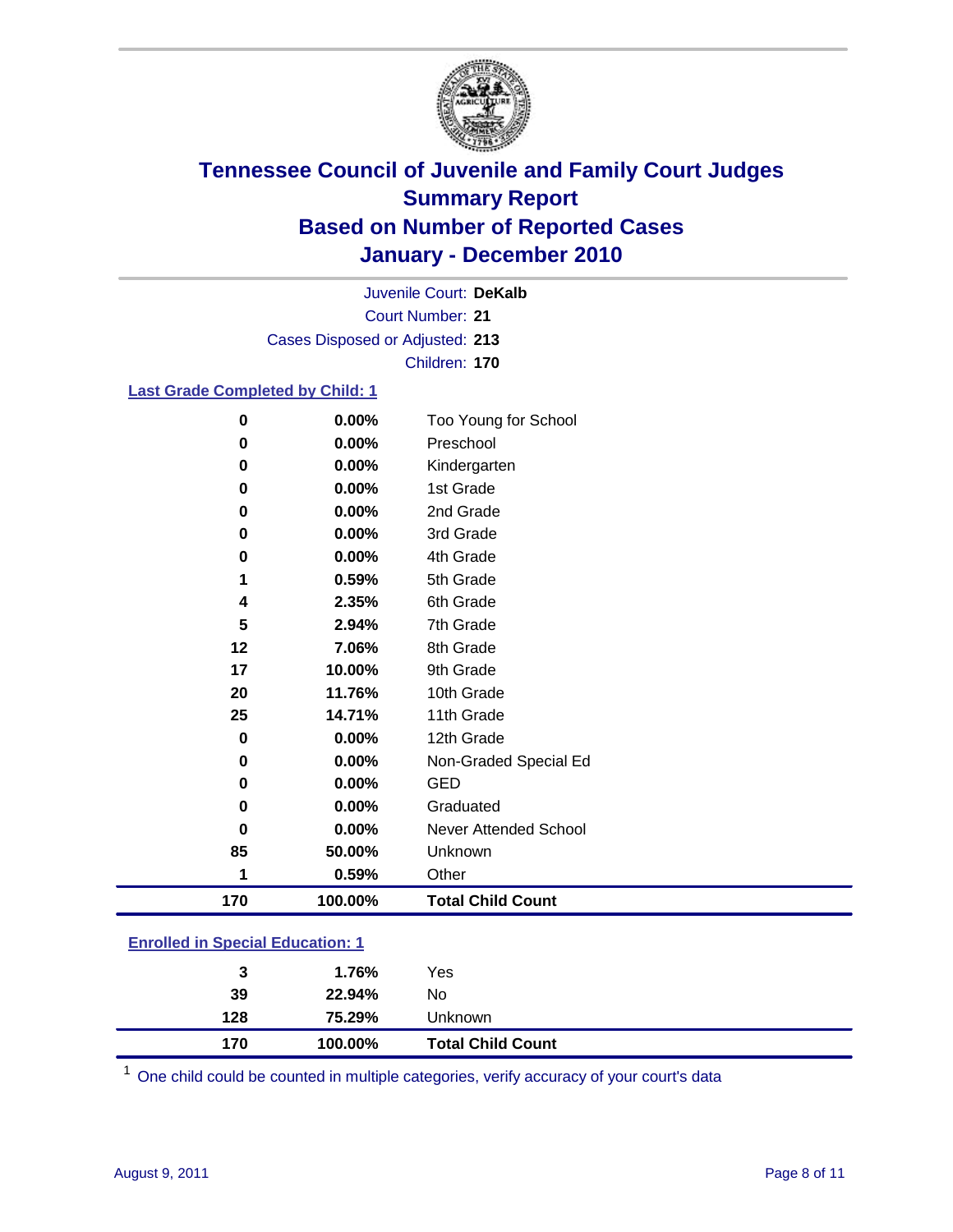

|                              |                                 | Juvenile Court: DeKalb    |
|------------------------------|---------------------------------|---------------------------|
|                              |                                 | Court Number: 21          |
|                              | Cases Disposed or Adjusted: 213 |                           |
|                              |                                 | Children: 170             |
| <b>Action Executed By: 1</b> |                                 |                           |
| 238                          | 100.00%                         | Judge                     |
| $\bf{0}$                     | 0.00%                           | Magistrate                |
| $\bf{0}$                     | 0.00%                           | <b>YSO</b>                |
| 0                            | 0.00%                           | Other                     |
| 0                            | 0.00%                           | Unknown                   |
| 238                          | 100.00%                         | <b>Total Action Count</b> |

### **Formal / Informal Actions: 1**

| 121 | 50.84%   | <b>Dismissed</b>                                 |
|-----|----------|--------------------------------------------------|
| 0   | $0.00\%$ | Retired / Nolle Prosequi                         |
| 45  | 18.91%   | <b>Complaint Substantiated Delinquent</b>        |
| 33  | 13.87%   | <b>Complaint Substantiated Status Offender</b>   |
| 0   | $0.00\%$ | <b>Complaint Substantiated Dependent/Neglect</b> |
| 0   | $0.00\%$ | <b>Complaint Substantiated Abused</b>            |
| 0   | $0.00\%$ | <b>Complaint Substantiated Mentally III</b>      |
| 0   | $0.00\%$ | Informal Adjustment                              |
| 23  | 9.66%    | <b>Pretrial Diversion</b>                        |
| 0   | $0.00\%$ | <b>Transfer to Adult Court Hearing</b>           |
| 0   | $0.00\%$ | Charges Cleared by Transfer to Adult Court       |
| 0   | $0.00\%$ | <b>Special Proceeding</b>                        |
| 0   | $0.00\%$ | <b>Review Concluded</b>                          |
| 16  | 6.72%    | Case Held Open                                   |
| 0   | $0.00\%$ | Other                                            |
| 0   | $0.00\%$ | Unknown                                          |
| 238 | 100.00%  | <b>Total Action Count</b>                        |

<sup>1</sup> If different than number of Referral Reasons (238), verify accuracy of your court's data.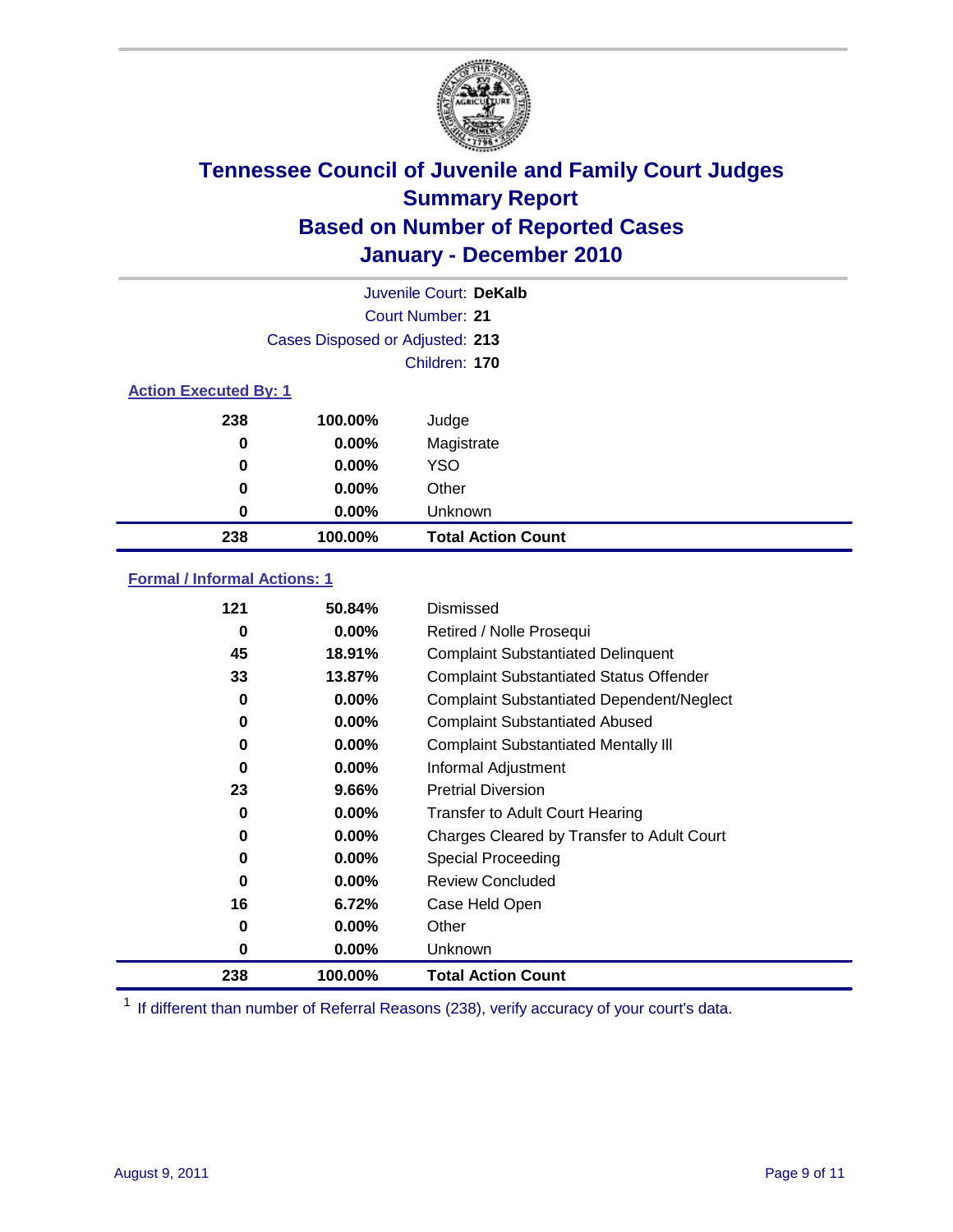

|                       |                                 | Juvenile Court: DeKalb                                |
|-----------------------|---------------------------------|-------------------------------------------------------|
|                       |                                 | <b>Court Number: 21</b>                               |
|                       | Cases Disposed or Adjusted: 213 |                                                       |
|                       |                                 | Children: 170                                         |
| <b>Case Outcomes:</b> |                                 | There can be multiple outcomes for one child or case. |
| 32                    | 13.45%                          | <b>Case Dismissed</b>                                 |
| 4                     | 1.68%                           | Case Retired or Nolle Prosequi                        |
| 5                     | 2.10%                           | Warned / Counseled                                    |
| 7                     | 2.94%                           | Held Open For Review                                  |
| 15                    | 6.30%                           | Supervision / Probation to Juvenile Court             |
| 0                     | 0.00%                           | <b>Probation to Parents</b>                           |
| 0                     | 0.00%                           | Referral to Another Entity for Supervision / Service  |
| 1                     | 0.42%                           | Referred for Mental Health Counseling                 |
| 0                     | 0.00%                           | Referred for Alcohol and Drug Counseling              |
| 0                     | 0.00%                           | <b>Referred to Alternative School</b>                 |
| 0                     | 0.00%                           | Referred to Private Child Agency                      |
| 40                    | 16.81%                          | Referred to Defensive Driving School                  |
| 1                     | 0.42%                           | Referred to Alcohol Safety School                     |
| 34                    | 14.29%                          | Referred to Juvenile Court Education-Based Program    |
| 0                     | 0.00%                           | Driver's License Held Informally                      |
| 0                     | 0.00%                           | <b>Voluntary Placement with DMHMR</b>                 |
| 0                     | 0.00%                           | <b>Private Mental Health Placement</b>                |
| 0                     | 0.00%                           | <b>Private MR Placement</b>                           |
| 0                     | 0.00%                           | Placement with City/County Agency/Facility            |
| 1                     | 0.42%                           | Placement with Relative / Other Individual            |
| 7                     | 2.94%                           | Fine                                                  |
| 52                    | 21.85%                          | <b>Public Service</b>                                 |
| 1                     | 0.42%                           | Restitution                                           |
| 0                     | 0.00%                           | <b>Runaway Returned</b>                               |
| 0                     | 0.00%                           | No Contact Order                                      |
| 0                     | 0.00%                           | Injunction Other than No Contact Order                |
| 3                     | 1.26%                           | <b>House Arrest</b>                                   |
| 0                     | 0.00%                           | <b>Court Defined Curfew</b>                           |
| 0                     | $0.00\%$                        | Dismissed from Informal Adjustment                    |
| 0                     | $0.00\%$                        | <b>Dismissed from Pretrial Diversion</b>              |
| 0                     | 0.00%                           | Released from Probation                               |
| 0                     | 0.00%                           | <b>Transferred to Adult Court</b>                     |
| 0                     | 0.00%                           | <b>DMHMR Involuntary Commitment</b>                   |